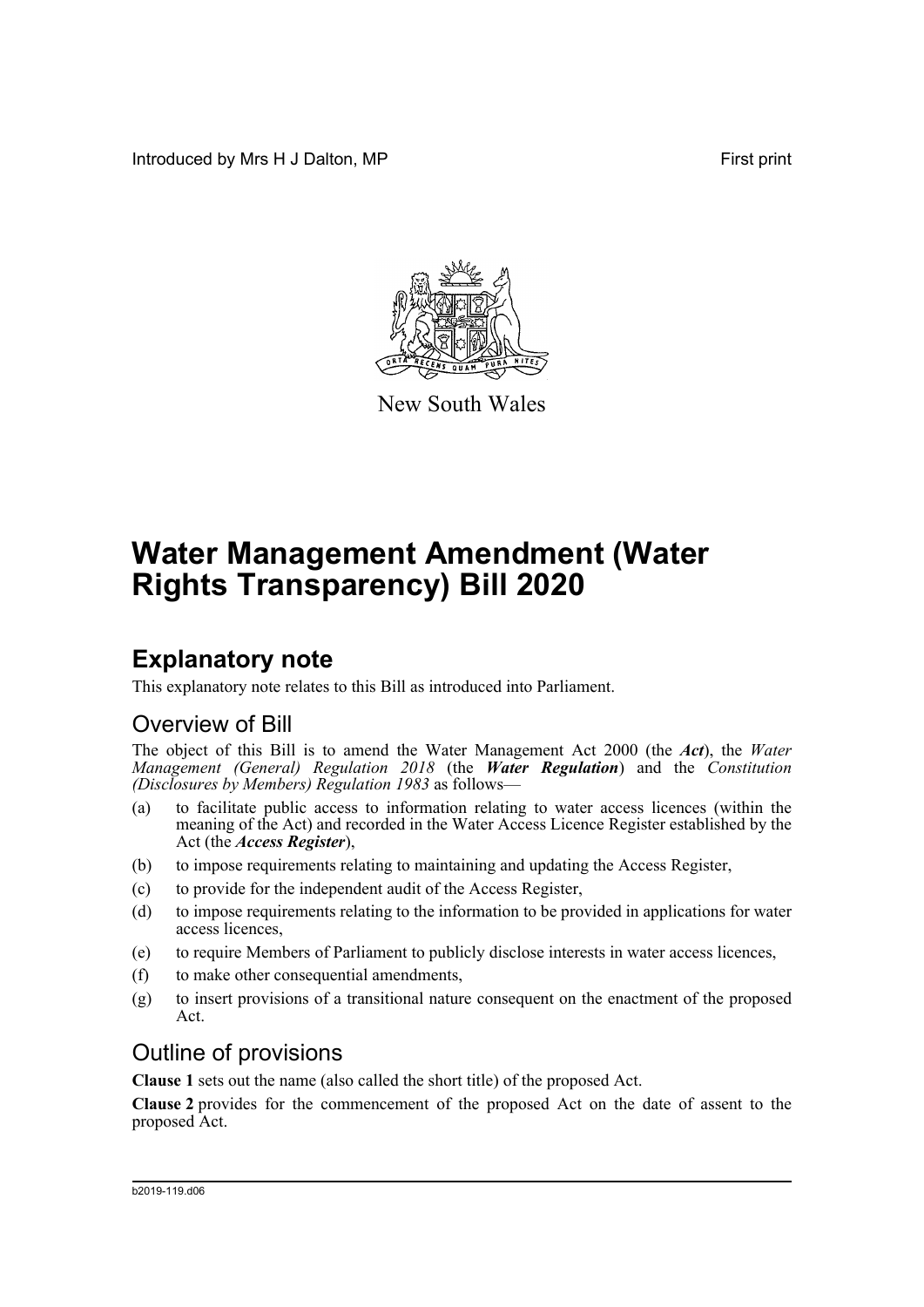### **Schedule 1 Amendment of Water Management Act 2000 No 92**

**Schedule 1[1]** amends section 71 to provide that the Minister administering the Act may determine the form and manner of the Access Register subject to requirements imposed by substituted section 71J and proposed section 71JA. The proposed amendment also clarifies that the purposes of the Access Register include creating, maintaining and updating records relating to water access licences and facilitating public access to those records.

**Schedule 1[2]** inserts proposed section 71CA, which provides for the independent audit of the Access Register by the Natural Resources Commission by 30 June 2020 and at subsequent intervals of 2 years.

**Schedule 1[5]** requires the Minister to ensure that the Access Register is kept up to date and, in particular, that the Access Register is amended to record changes of details of water access licences.

**Schedule 1[6]** regulates access to information recorded in the Access Register. Substituted section 71J provides for the information to be made publicly available through an electronic search facility and prohibits restrictions being placed on access to the information (other than a requirement for payment of an approved fee). The substituted section also creates a regulation-making power for or with respect to the authentication of searches and certification of search results. Proposed section 71JA requires the Access Register to be searchable by means of the entry of certain details relating to water access licences. **Schedule 1[3], [4] and [7]** make consequential amendments.

**Schedule 1[8]** inserts additional categories of information relating to water access licences that must be recorded in the Access Register by the Minister when registering those licences.

**Schedule 1[9]** inserts a transitional provision requiring the holder or co-holder of a water access licence that is in force on the day on which the proposed Act commences, or for which an application was made but not determined by that day, to provide the Minister with additional information relating to that licence. The information corresponds with information that the proposed Act requires to be included in the approved form for a water access licence application. A failure to comply may result in the cancellation of the relevant water access licence and will make the holder or co-holder ineligible to apply for further water access licences for the duration of the non-compliance. The Minister is to ensure that the additional information is recorded in the Access Register.

### **Schedule 2 Amendment of other legislation**

**Schedule 2.1[3]** inserts proposed clause 8A in the *Constitution (Disclosures by Members) Regulation 1983*. The proposed clause requires a Member of Parliament to disclose, with limited exceptions, the water access licence number of each water access licence in which the Member has an interest and the nature of that interest. **Schedule 2.1[1], [2] and [4]–[11]** make consequential amendments.

**Schedule 2.2[2]** amends the Water Regulation to require an application for a water access licence under section  $61(1)$  of the Act to be verified by statutory declaration.

**Schedule 2.2[3]** inserts proposed clause 9(1A) in the Water Regulation. The proposed subclause specifies information that is to be required by the approved form for an application for a water access licence under section 61(1) of the Act. **Schedule 2.2[1]** makes a consequential amendment.

**Schedule 2.2[4]** amends the Water Regulation to require the holder or co-holder of a water access licence to notify the Minister of any change of details of the licence recorded in the Access Register within 28 days of becoming aware of the change.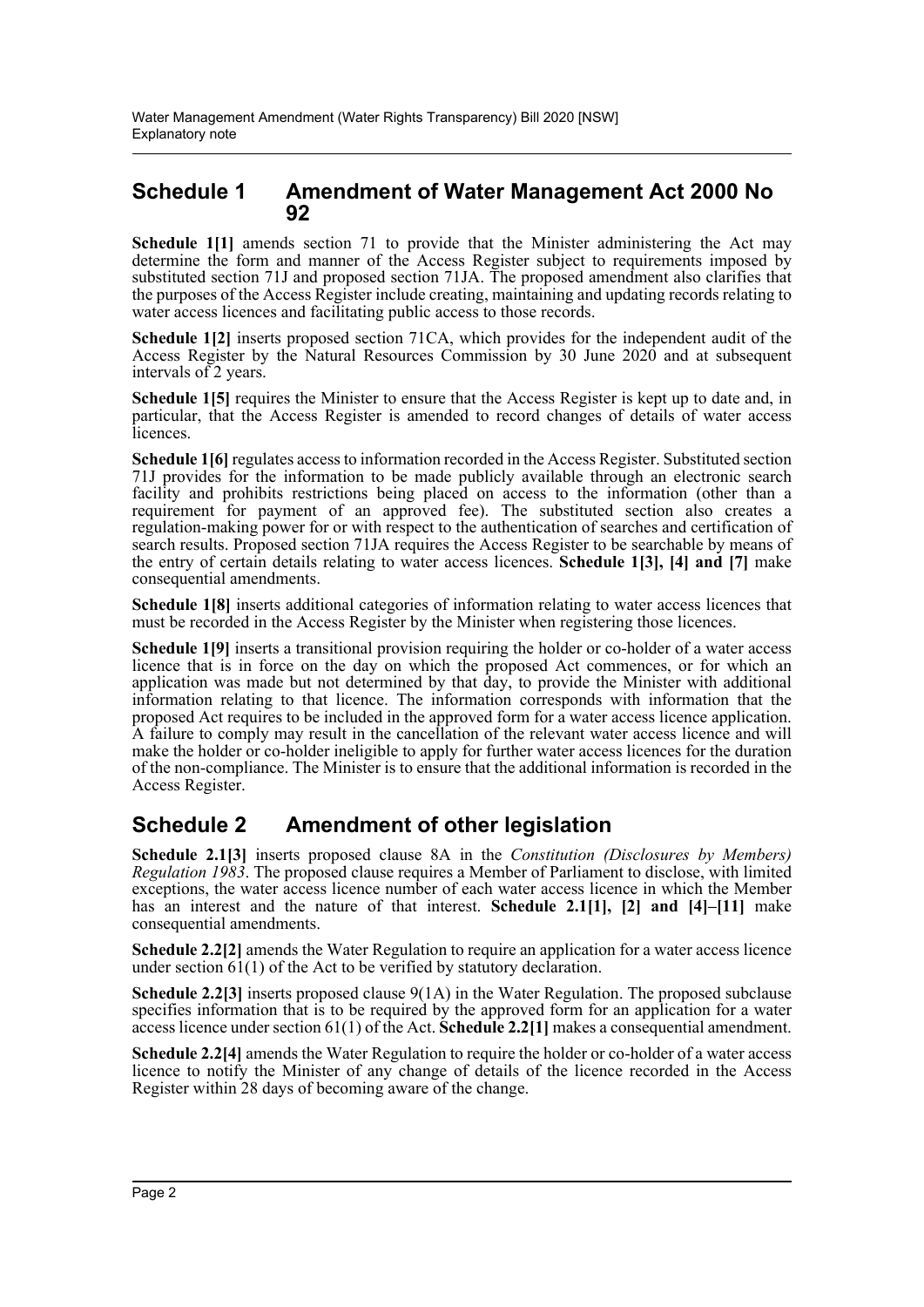Introduced by Mrs H J Dalton, MP **First** print



New South Wales

# **Water Management Amendment (Water Rights Transparency) Bill 2020**

## **Contents**

|                   |                                              | Page |
|-------------------|----------------------------------------------|------|
|                   | Name of Act                                  |      |
|                   | Commencement                                 |      |
| <b>Schedule 1</b> | Amendment of Water Management Act 2000 No 92 |      |
| <b>Schedule 2</b> | Amendment of other legislation               |      |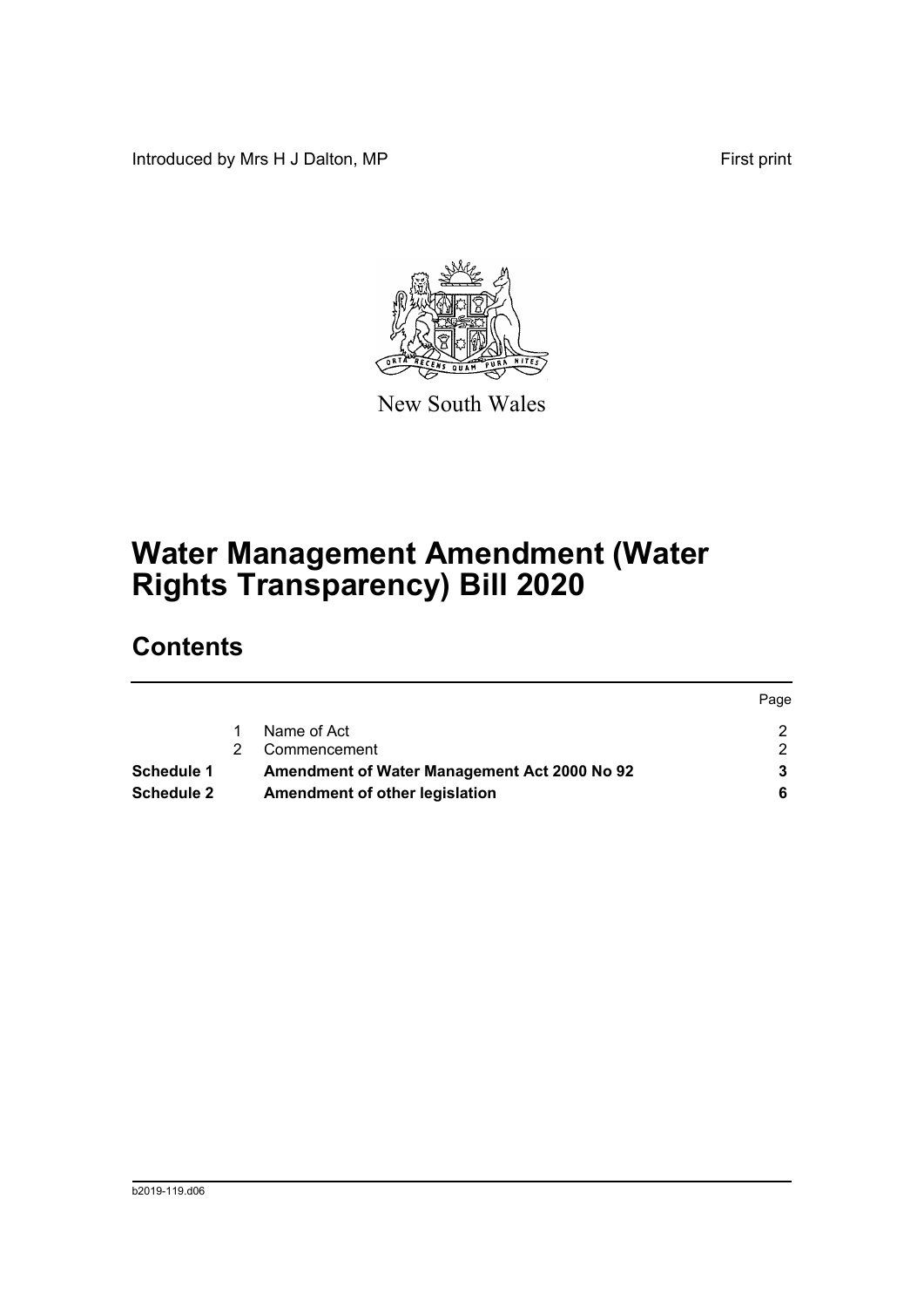

New South Wales

# **Water Management Amendment (Water Rights Transparency) Bill 2020**

No , 2020

### **A Bill for**

An Act to amend the *Water Management Act 2000* with respect to the provision, maintenance and accessibility of information relating to water access licences; and for other purposes.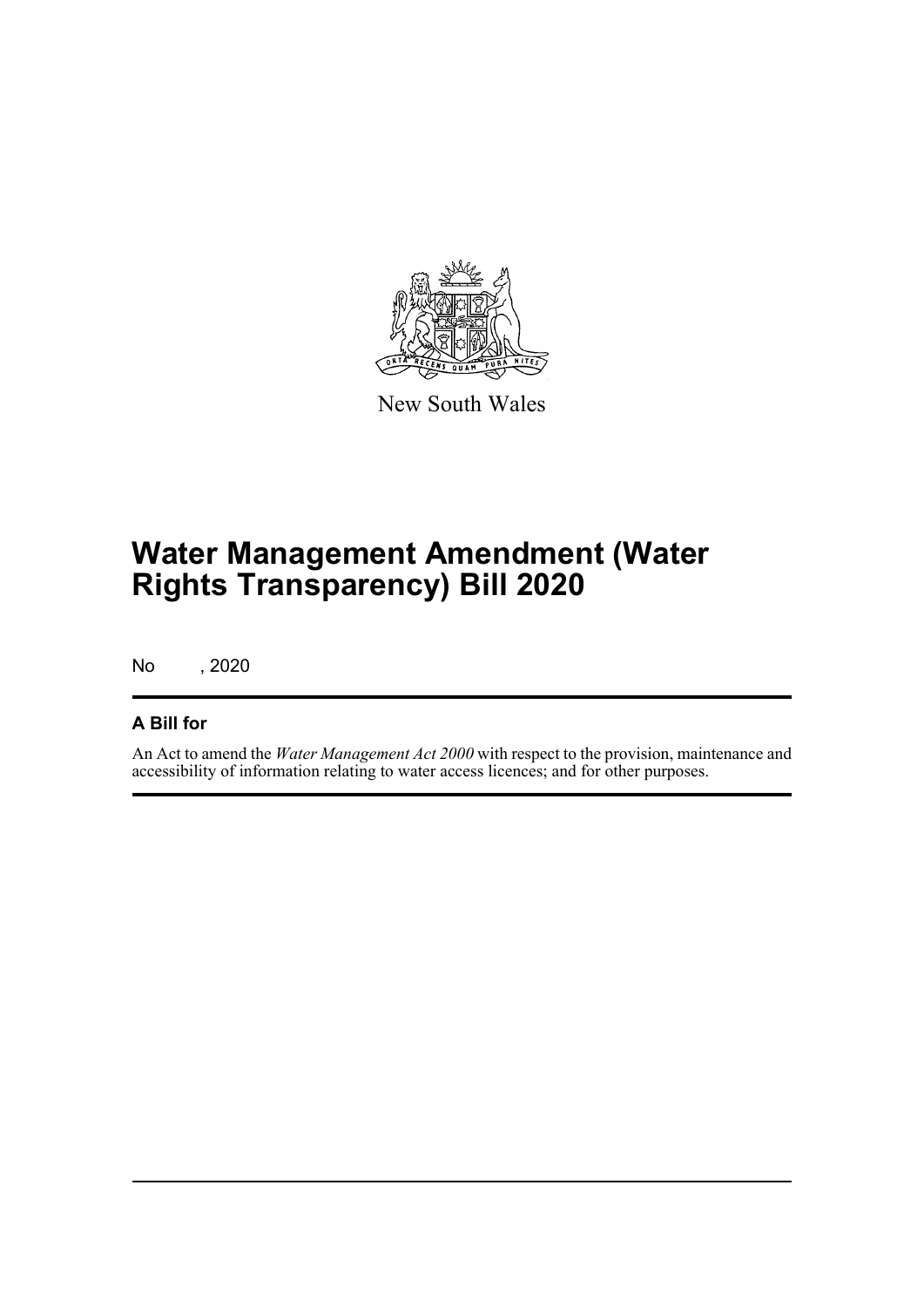<span id="page-4-1"></span><span id="page-4-0"></span>

| The Legislature of New South Wales enacts—                                                 |               |
|--------------------------------------------------------------------------------------------|---------------|
| Name of Act                                                                                | $\mathcal{P}$ |
| This Act is the <i>Water Management Amendment (Water Rights Transparency)</i><br>Act 2020. | 3<br>4        |
| <b>Commencement</b>                                                                        | 5             |
| This Act commences on the date of assent to this Act.                                      | 6             |
|                                                                                            |               |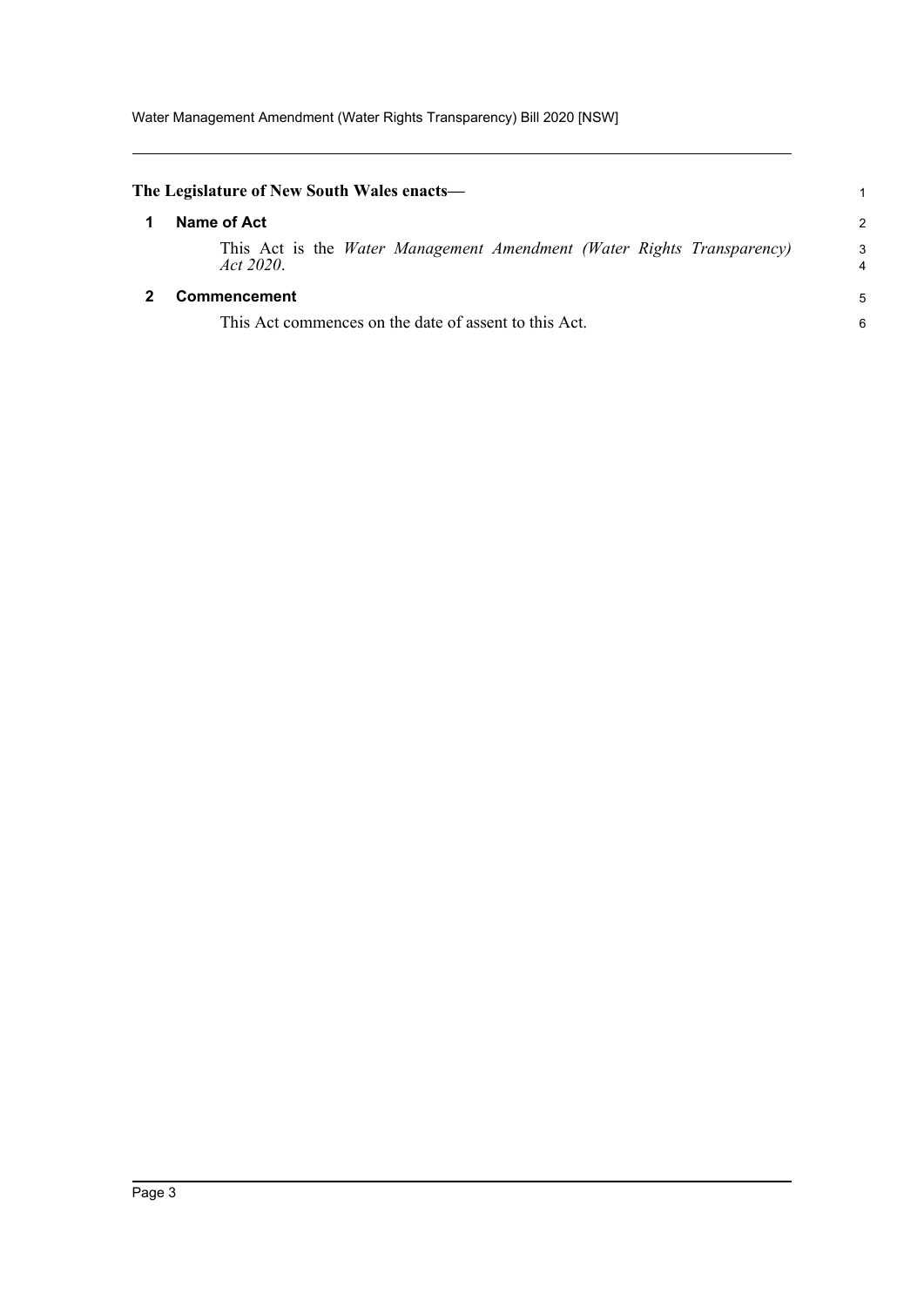## <span id="page-5-0"></span>**Schedule 1 Amendment of Water Management Act 2000 No 92**

1 2

| [1]              |             |                     | <b>Section 71 Water Access Licence Register</b>                                                                                                                                                       | 3              |
|------------------|-------------|---------------------|-------------------------------------------------------------------------------------------------------------------------------------------------------------------------------------------------------|----------------|
|                  |             |                     | Omit section $71(3)$ and (4). Insert instead—                                                                                                                                                         | 4              |
|                  |             | (3)                 | Subject to sections 71J and 71JA, the Access Register is to be kept in the form<br>and manner determined by the Minister.                                                                             | 5<br>6         |
|                  |             | (4)                 | The purposes of the Access Register include the following—                                                                                                                                            | 7              |
|                  |             |                     | creating, maintaining and updating records of the rights and interests<br>(a)<br>held in and claimed over access licences and the persons holding or<br>claiming those rights and interests,          | 8<br>9<br>10   |
|                  |             |                     | facilitating public access to those records.<br>(b)                                                                                                                                                   | 11             |
|                  |             |                     | Note. Registers are subject to Part 6 of the Privacy and Personal Information<br>Protection Act 1998.                                                                                                 | 12<br>13       |
| [2]              |             | <b>Section 71CA</b> |                                                                                                                                                                                                       | 14             |
|                  |             |                     | Insert after section 71C-                                                                                                                                                                             | 15             |
|                  | <b>71CA</b> |                     | <b>Audit of Access Register</b>                                                                                                                                                                       | 16             |
|                  |             | (1)                 | The Minister is to ensure that the Access Register is audited in accordance<br>with this section.                                                                                                     | 17<br>18       |
|                  |             | (2)                 | An audit of the Access Register is to be carried out for the purpose of<br>ascertaining whether the provisions of this Division are being given effect to.                                            | 19<br>20       |
|                  |             | (3)                 | An audit under this section is to be carried out by the Natural Resources<br>Commission.                                                                                                              | 21<br>22       |
|                  |             | (4)                 | An audit is to be completed—                                                                                                                                                                          | 23             |
|                  |             |                     | by 30 June 2020, and<br>(a)                                                                                                                                                                           | 24             |
|                  |             |                     | (b)<br>at intervals of 2 years after 30 June 2020.                                                                                                                                                    | 25             |
|                  |             | (5)                 | The Natural Resources Commission is to provide the Minister with a report on<br>each audit under this section.                                                                                        | 26<br>27       |
|                  |             | (6)                 | The Minister is to table a response to each audit under this section in each<br>House of Parliament within $\vec{6}$ months after receiving the Natural Resource<br>Commission's report on the audit. | 28<br>29<br>30 |
| $\left[3\right]$ |             | <b>Section 71FA</b> |                                                                                                                                                                                                       | 31             |
|                  |             |                     | Insert before section 71G—                                                                                                                                                                            | 32             |
|                  | <b>71FA</b> |                     | <b>Definition</b>                                                                                                                                                                                     | 33             |
|                  |             |                     | In this Subdivision, <i>details</i> of an access licence means the following<br>information recorded in the Access Register-                                                                          | 34<br>35       |
|                  |             |                     | information recorded under section 71A in relation to the licence,<br>(a)                                                                                                                             | 36             |
|                  |             |                     | information recorded under Part 1 of Schedule 1A in relation to the<br>(b)<br>licence.                                                                                                                | 37<br>38       |
| [4]              |             |                     | <b>Section 71H Searches of the Access Register</b>                                                                                                                                                    | 39             |
|                  |             | Omit the section.   |                                                                                                                                                                                                       | 40             |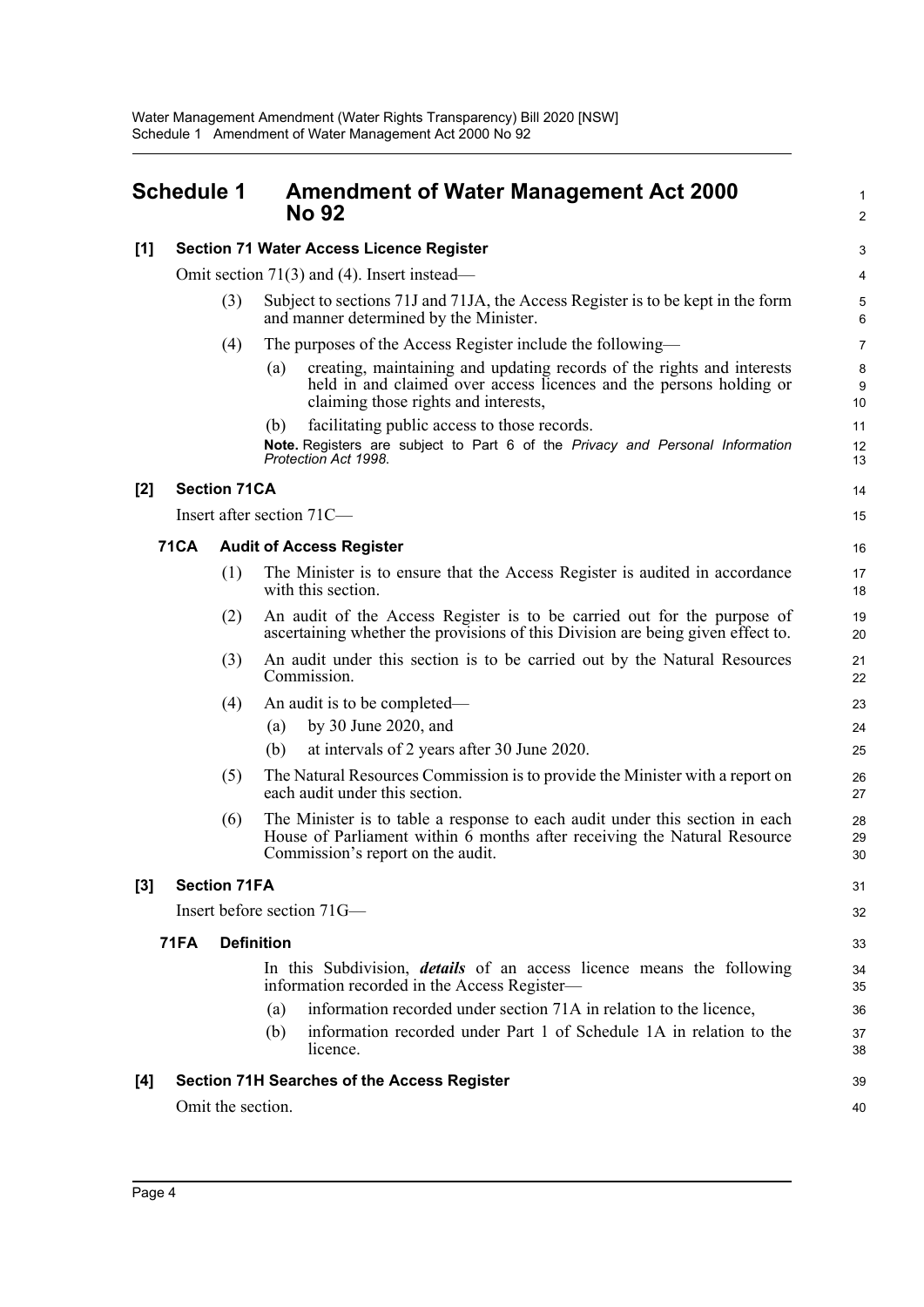| [5]   |             |     |     | Section 71I Correction and amendment of Access Register                                                                                                                                                                                                                                     | $\mathbf 1$                                       |
|-------|-------------|-----|-----|---------------------------------------------------------------------------------------------------------------------------------------------------------------------------------------------------------------------------------------------------------------------------------------------|---------------------------------------------------|
|       |             |     |     | Insert at the end of the section-                                                                                                                                                                                                                                                           | $\mathbf 2$                                       |
|       |             | (2) |     | The Minister is to ensure that the Access Register is kept up to date and, in<br>particular, that the Access Register is updated to record changes of details of<br>access licences that are notified by holders or co-holders of those licences or<br>of which the Minister becomes aware. | $\mathbf{3}$<br>$\overline{\mathbf{4}}$<br>5<br>6 |
| [6]   |             |     |     | Sections 71J and 71JA                                                                                                                                                                                                                                                                       | $\overline{7}$                                    |
|       |             |     |     | Omit section 71J. Insert instead—                                                                                                                                                                                                                                                           | 8                                                 |
|       | 71J         |     |     | <b>Public access to information in Access Register</b>                                                                                                                                                                                                                                      | 9                                                 |
|       |             | (1) |     | The Minister is to make the information recorded in the Access Register<br>available to members of the public in accordance with this section.                                                                                                                                              | 10<br>11                                          |
|       |             | (2) |     | The information is to be made available through an electronic search facility<br>on a publicly accessible website.                                                                                                                                                                          | 12<br>13                                          |
|       |             | (3) |     | The information is to be made available on payment of the fee (if any)<br>approved by the Minister.                                                                                                                                                                                         | 14<br>15                                          |
|       |             | (4) |     | A fee approved under subsection $(3)$ —                                                                                                                                                                                                                                                     | 16                                                |
|       |             |     | (a) | may be charged in relation to searches carried out within a specified<br>period of time, in relation to individual searches or on another basis, and                                                                                                                                        | 17<br>18                                          |
|       |             |     | (b) | if charged in relation to individual searches—is not to exceed \$10 per<br>search.                                                                                                                                                                                                          | 19<br>20                                          |
|       |             | (5) |     | Except as provided by subsections $(3)$ and $(4)$ , access to the information is not<br>to be restricted in any way.                                                                                                                                                                        | 21<br>22                                          |
|       |             | (6) |     | The regulations may make provision for or with respect to-                                                                                                                                                                                                                                  | 23                                                |
|       |             |     | (a) | the authentication of searches of the Access Register, and                                                                                                                                                                                                                                  | 24                                                |
|       |             |     | (b) | the certification of the results of those searches.                                                                                                                                                                                                                                         | 25                                                |
|       | <b>71JA</b> |     |     | <b>Standards for Access Register search facility</b>                                                                                                                                                                                                                                        | 26                                                |
|       |             |     |     | The electronic search facility referred to in section $71J(2)$ is to enable details<br>of access licences to be searched by means of the entry of any of the<br>following—                                                                                                                  | 27<br>28<br>29                                    |
|       |             |     | (a) | the name of a natural person or corporation,                                                                                                                                                                                                                                                | 30                                                |
|       |             |     |     | $(b)$ an ABN,                                                                                                                                                                                                                                                                               | 31                                                |
|       |             |     | (c) | the name of a government department,                                                                                                                                                                                                                                                        | 32                                                |
|       |             |     | (d) | the name of an irrigation scheme,                                                                                                                                                                                                                                                           | 33                                                |
|       |             |     | (e) | the number of an access licence,                                                                                                                                                                                                                                                            | 34                                                |
|       |             |     | (f) | the number of a water supply work approval,                                                                                                                                                                                                                                                 | 35                                                |
|       |             |     | (g) | any other matter prescribed by the regulations for the purposes of this<br>section.                                                                                                                                                                                                         | 36<br>37                                          |
| $[7]$ |             |     |     | <b>Schedule 1A Access Register</b>                                                                                                                                                                                                                                                          | 38                                                |
|       |             |     |     | Omit "in such form as the Minister considers appropriate" from clause 1(1).                                                                                                                                                                                                                 | 39                                                |
| [8]   |             |     |     | Schedule 1A, clause 1(1)(f)-(j)                                                                                                                                                                                                                                                             | 40                                                |
|       |             |     |     | Insert after clause $1(1)(e)$ —                                                                                                                                                                                                                                                             | 41                                                |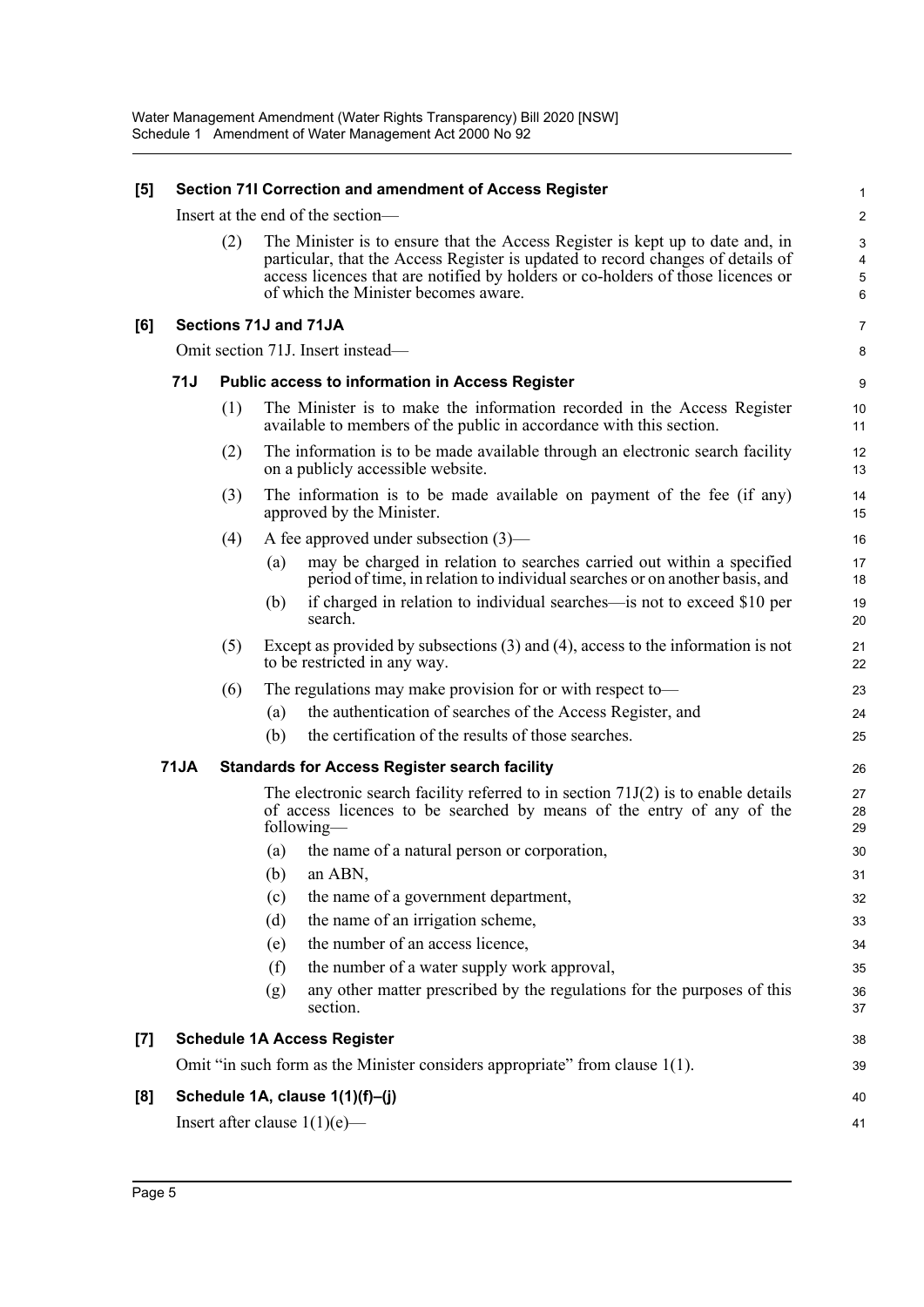|     |      | (f)               | the category or subcategory of the licence,                                                                                                                                                                                                                                                                                               | 1                          |
|-----|------|-------------------|-------------------------------------------------------------------------------------------------------------------------------------------------------------------------------------------------------------------------------------------------------------------------------------------------------------------------------------------|----------------------------|
|     |      | (g)               | the dates from and (if applicable) to which the licence is held,                                                                                                                                                                                                                                                                          | $\overline{\mathbf{c}}$    |
|     |      | (h)               | the purchase price (if any) of the licence,                                                                                                                                                                                                                                                                                               | 3                          |
|     |      | (i)               | the water access licence number of the licence,                                                                                                                                                                                                                                                                                           | 4                          |
|     |      | (j)               | any other information required by the approved form for the licence<br>application.                                                                                                                                                                                                                                                       | 5<br>6                     |
| [9] |      |                   | Schedule 9 Savings, transitional and other provisions                                                                                                                                                                                                                                                                                     | 7                          |
|     |      |                   | Insert at the end of the Schedule, with appropriate Part and clause numbering—                                                                                                                                                                                                                                                            | 8                          |
|     | Part |                   | <b>Provisions consequent on enactment of Water</b><br><b>Management Amendment (Water Rights</b><br><b>Transparency) Act 2020</b>                                                                                                                                                                                                          | 9<br>10<br>11              |
|     |      | <b>Definition</b> |                                                                                                                                                                                                                                                                                                                                           | 12                         |
|     |      |                   | In this Part, <i>amending Act</i> means the <i>Water Management Amendment (Water</i><br>Rights Transparency) Act 2020.                                                                                                                                                                                                                    | 13<br>14                   |
|     |      |                   | Provision of additional details for Access Register                                                                                                                                                                                                                                                                                       | 15                         |
|     | (1)  |                   | This clause applies to access licences—                                                                                                                                                                                                                                                                                                   | 16                         |
|     |      | (a)               | that were in force on the day on which the amending Act commenced, or                                                                                                                                                                                                                                                                     | 17                         |
|     |      | (b)               | for which an application was made before the day on which the<br>amending Act commenced but was not determined on or before that<br>day.                                                                                                                                                                                                  | 18<br>19<br>20             |
|     | (2)  |                   | A holder or co-holder of an access licence to which this clause applies must,<br>within 12 months of the commencement of the amending Act, provide the<br>Minister with information that would have been required by the approved form<br>if the licence had been applied for on or after the day on which the amending<br>Act commenced. | 21<br>22<br>23<br>24<br>25 |
|     | (3)  |                   | If a holder or co-holder of an access licence to which this clause applies fails<br>to comply with subclause $(2)$ —                                                                                                                                                                                                                      | 26<br>27                   |
|     |      | (a)               | the Minister may cancel the licence, and                                                                                                                                                                                                                                                                                                  | 28                         |
|     |      | (b)               | the holder or co-holder is not eligible to apply for further access licences<br>until the required information is provided.                                                                                                                                                                                                               | 29<br>30                   |
|     | (4)  |                   | The Minister is to ensure that information provided under this clause is<br>recorded in the Access Register.                                                                                                                                                                                                                              | 31<br>32                   |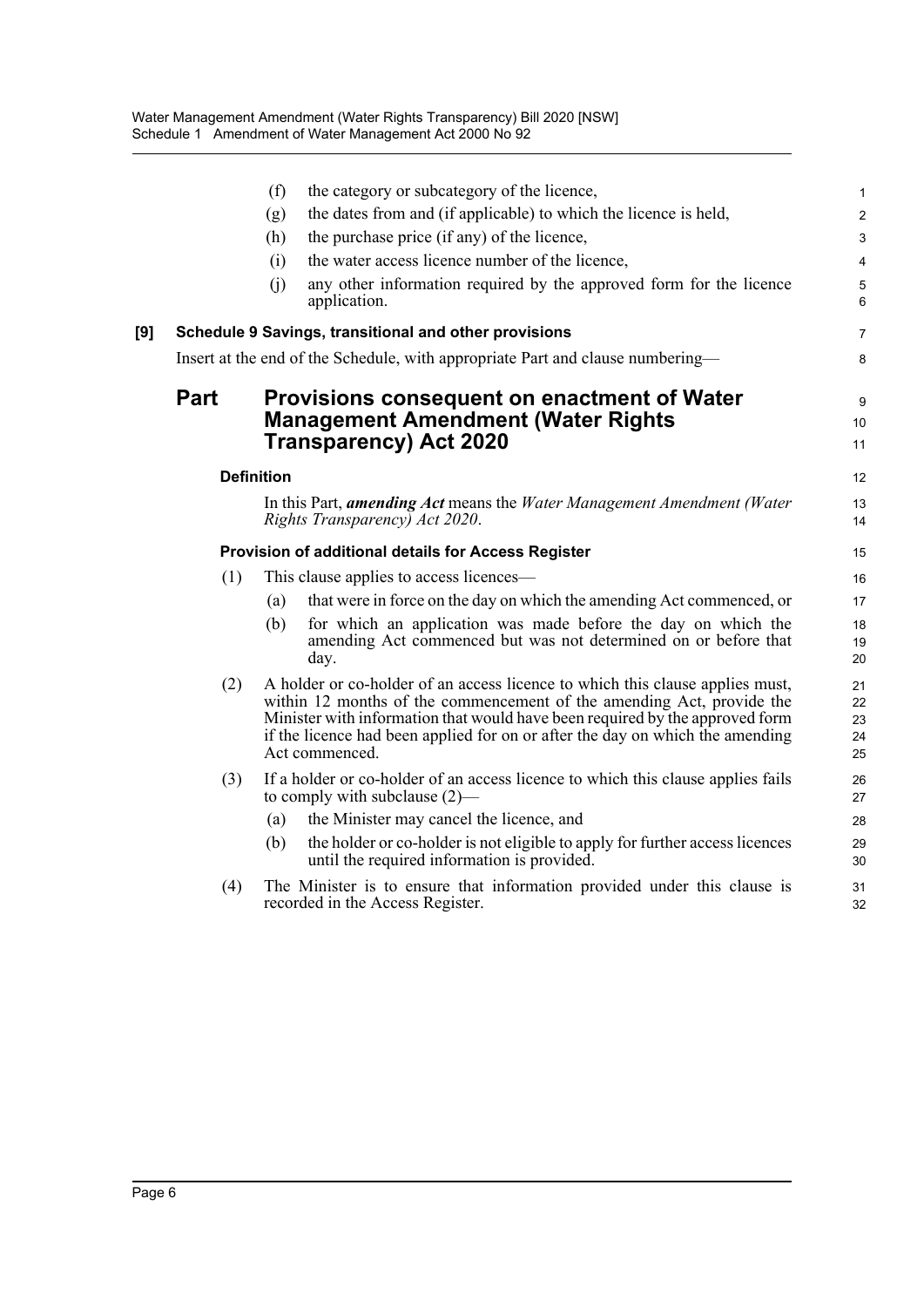<span id="page-8-0"></span>

|       |           | <b>Schedule 2</b>       |     |                                                                | <b>Amendment of other legislation</b>                                                                                                                                                                                                                                                                                                                                                    | 1                          |
|-------|-----------|-------------------------|-----|----------------------------------------------------------------|------------------------------------------------------------------------------------------------------------------------------------------------------------------------------------------------------------------------------------------------------------------------------------------------------------------------------------------------------------------------------------------|----------------------------|
| 2.1   |           |                         |     |                                                                | <b>Constitution (Disclosures by Members) Regulation 1983</b>                                                                                                                                                                                                                                                                                                                             | $\overline{c}$             |
| [1]   |           |                         |     | <b>Clause 6A Supplementary ordinary returns</b>                |                                                                                                                                                                                                                                                                                                                                                                                          | 3                          |
|       |           |                         |     | Insert ", $8A$ " after " $8$ " in clause $6A(4)(a)$ .          |                                                                                                                                                                                                                                                                                                                                                                                          | 4                          |
| [2]   |           |                         |     | <b>Clause 7 Interpretation-Part 3</b>                          |                                                                                                                                                                                                                                                                                                                                                                                          | 5                          |
|       |           |                         |     | Insert in alphabetical order in clause $7(1)$ —                |                                                                                                                                                                                                                                                                                                                                                                                          | 6                          |
|       |           |                         |     | Management Act 2000.                                           | <i>water access licence</i> means an access licence within the meaning of the <i>Water</i>                                                                                                                                                                                                                                                                                               | 7<br>8                     |
| $[3]$ |           | <b>Clause 8A</b>        |     |                                                                |                                                                                                                                                                                                                                                                                                                                                                                          | 9                          |
|       |           | Insert after clause 8-  |     |                                                                |                                                                                                                                                                                                                                                                                                                                                                                          | 10                         |
|       | <b>8A</b> |                         |     | <b>Water access licences</b>                                   |                                                                                                                                                                                                                                                                                                                                                                                          | 11                         |
|       |           | (1)                     |     |                                                                | A Member must disclose in a primary return and an ordinary return—                                                                                                                                                                                                                                                                                                                       | 12                         |
|       |           |                         | (a) | the Member had an interest—                                    | the water access licence number of each water access licence in which                                                                                                                                                                                                                                                                                                                    | 13<br>14                   |
|       |           |                         |     | (i)                                                            | in the case of a primary return—on the primary return date, or                                                                                                                                                                                                                                                                                                                           | 15                         |
|       |           |                         |     | (i)<br>return period, and                                      | in the case of an ordinary return—at any time during the ordinary                                                                                                                                                                                                                                                                                                                        | 16<br>17                   |
|       |           |                         | (b) |                                                                | the nature of the interest in each water access licence.                                                                                                                                                                                                                                                                                                                                 | 18                         |
|       |           | (2)                     |     | primary return or an ordinary return if-                       | An interest in a water access licence need not be disclosed by a Member in a                                                                                                                                                                                                                                                                                                             | 19<br>20                   |
|       |           |                         | (a) |                                                                | the Member had the interest only in his or her capacity as the executor<br>or administrator of the estate of a deceased person and the Member was<br>not a beneficiary under the will or intestacy, or                                                                                                                                                                                   | 21<br>22<br>23             |
|       |           |                         | (b) | Member.                                                        | the Member had the interest only in his or her capacity as a trustee and<br>the Member acquired the interest in the ordinary course of any<br>occupation of the Member which is not related to his or her duties as a                                                                                                                                                                    | 24<br>25<br>26<br>27       |
| [4]   |           | <b>Schedule 1 Forms</b> |     |                                                                |                                                                                                                                                                                                                                                                                                                                                                                          | 28                         |
|       |           |                         |     |                                                                | Insert ", 8A" after "8" in item 2 of the matter headed "Directions" in Form 1.                                                                                                                                                                                                                                                                                                           | 29                         |
| [5]   |           |                         |     | Schedule 1, Form 1, Section 1, Part 1A                         |                                                                                                                                                                                                                                                                                                                                                                                          | 30                         |
|       |           | Insert after Part 1—    |     |                                                                |                                                                                                                                                                                                                                                                                                                                                                                          | 31                         |
|       |           |                         |     | Part 1A Water access licences                                  |                                                                                                                                                                                                                                                                                                                                                                                          | 32                         |
|       |           |                         |     | access licence, separated by a line, in Part 1A of the return. | Under clause 8A of the <i>Constitution (Disclosures by Members) Regulation 1983</i> , you must<br>disclose in Part 1A of the return the water access licence number of each water access<br>licence in which you had an interest on the date on which you took the pledge of loyalty and<br>the nature of the interest in the water access licence. Make a separate entry for each water | 33<br>34<br>35<br>36<br>37 |
|       |           | Example entries only-   |     | Water access licence number                                    | <b>Nature of interest</b>                                                                                                                                                                                                                                                                                                                                                                |                            |
|       |           | WAL12345678             |     |                                                                | Co-holder                                                                                                                                                                                                                                                                                                                                                                                |                            |

WAL87654321 Holder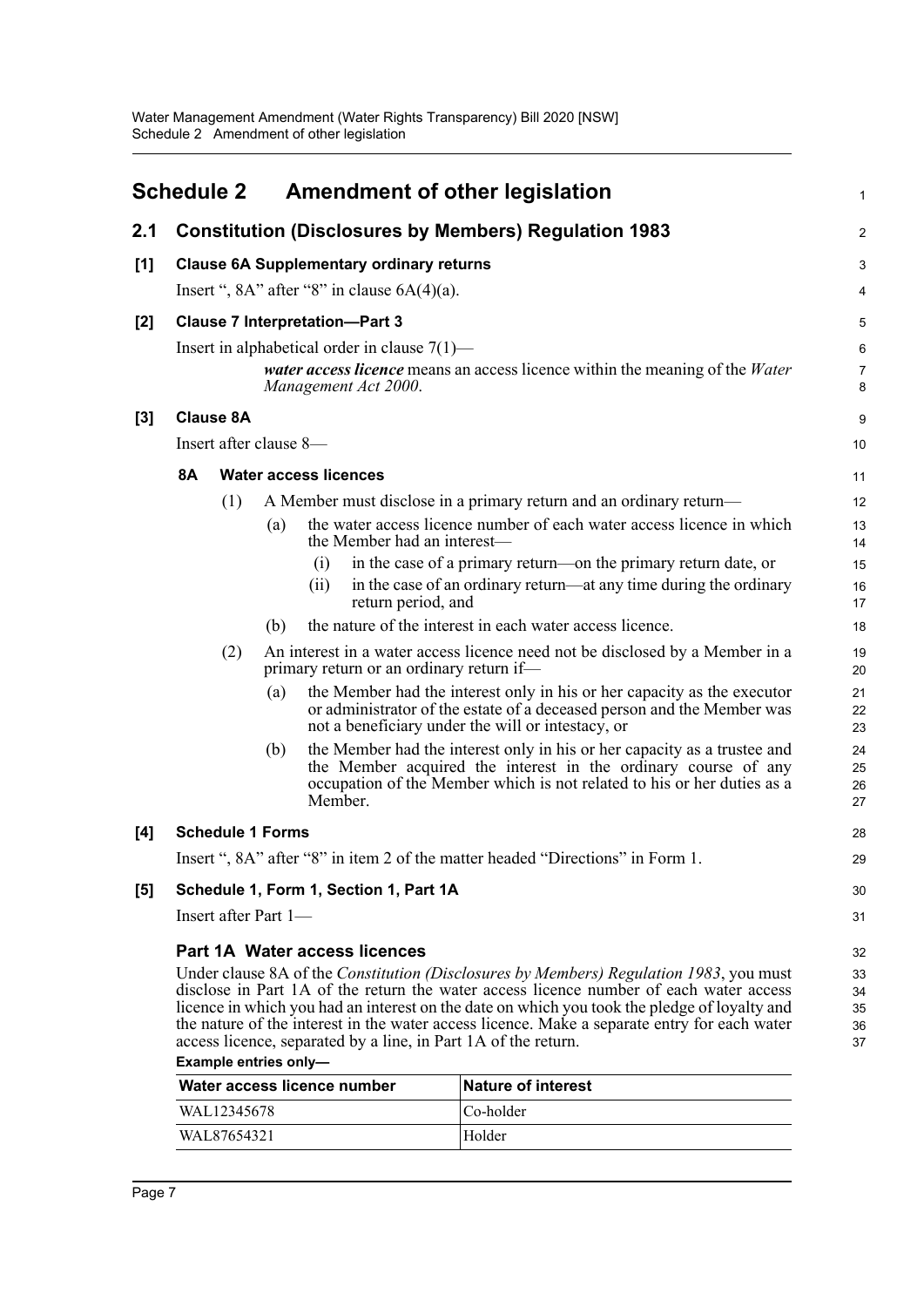#### **[6] Schedule 1, Form 1, Section 2, Part 1A**

Insert after Part 1—

#### **Part 1A Water access licences**

| Water access licence number | Nature of interest |  |  |
|-----------------------------|--------------------|--|--|
|                             |                    |  |  |
|                             |                    |  |  |
|                             |                    |  |  |
|                             |                    |  |  |
|                             |                    |  |  |
|                             |                    |  |  |
|                             |                    |  |  |
|                             |                    |  |  |
|                             |                    |  |  |
|                             |                    |  |  |
|                             |                    |  |  |

#### **[7] Schedule 1, Form 2, Section 1, Part 1A**

Insert after Part 1—

#### **Part 1A Water access licences**

Under clause 8A of the *Constitution (Disclosures by Members) Regulation 1983*, you must disclose in Part 1A of the return the water access licence number of each water access licence in which you had an interest at any time during the ordinary return period and the nature of the interest in the water access licence. Make a separate entry for each water access licence, separated by a line, in Part 1A of the return.

#### **Example entries only—**

| Water access licence number | <b>Nature of interest</b> |
|-----------------------------|---------------------------|
| WAL12345678                 | Co-holder                 |
| WAL87654321                 | Holder                    |

#### **[8] Schedule 1, Form 2, Section 2, Part 1A**

Insert after Part 1—

#### **Part 1A Water access licences**

| Part 1A Water access licences |                    | 14 |
|-------------------------------|--------------------|----|
| Water access licence number   | Nature of interest |    |
|                               |                    |    |
|                               |                    |    |
|                               |                    |    |
|                               |                    |    |
|                               |                    |    |
|                               |                    |    |
|                               |                    |    |

3

1  $\overline{2}$ 

8

4

9 10 11

12 13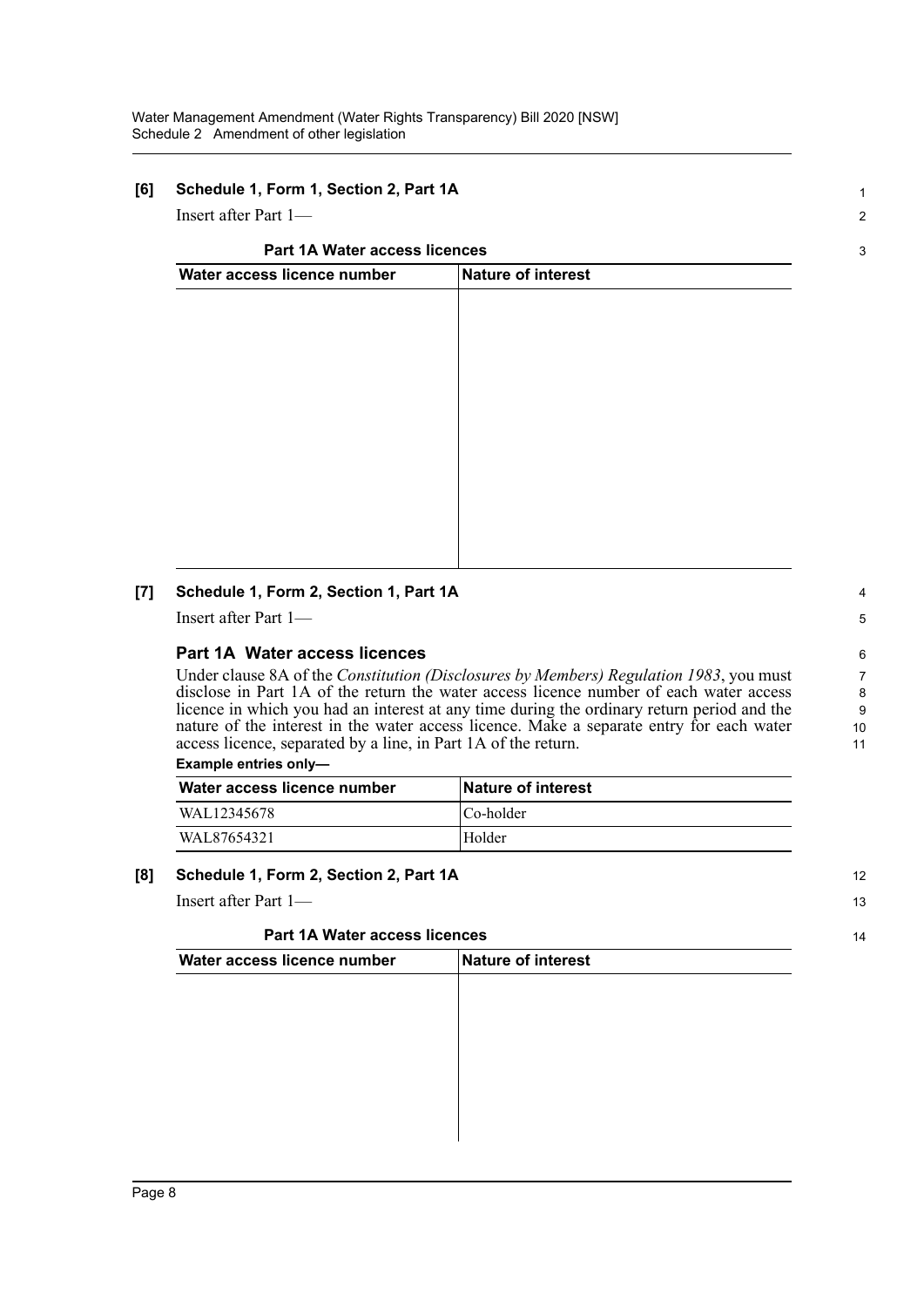Water Management Amendment (Water Rights Transparency) Bill 2020 [NSW] Schedule 2 Amendment of other legislation

| Water access licence number | Nature of interest |  |
|-----------------------------|--------------------|--|
|                             |                    |  |
|                             |                    |  |
|                             |                    |  |
|                             |                    |  |
|                             |                    |  |
|                             |                    |  |

Insert after item 3(a)—

(a1) held any interests in water access licences, which are additional to those already disclosed in your most recent return, or

5 6

12 13

14

#### **[10] Schedule 1, Form 3, Section 1, Part 1A**

Insert after Part 1—

#### **Part 1A Water access licences**

List in Part 1A in Division B of the return the water access licence number of each water access licence in which you had an interest during the supplementary ordinary return period that is additional to the interests in water access licences that you have already disclosed in your most recent return.

**Example entries only—** 

| Water access licence number | <b>Nature of interest</b> |
|-----------------------------|---------------------------|
| WAL12345678                 | Co-holder                 |
| WAL87654321                 | Holder                    |

#### **[11] Schedule 1, Form 3, Section 2, Division B, Part 1A**

Insert after Part 1—

#### **Part 1A Water access licences**

| Nature of interest |  |  |
|--------------------|--|--|
|                    |  |  |
|                    |  |  |
|                    |  |  |
|                    |  |  |
|                    |  |  |
|                    |  |  |
|                    |  |  |
|                    |  |  |
|                    |  |  |
|                    |  |  |
|                    |  |  |
|                    |  |  |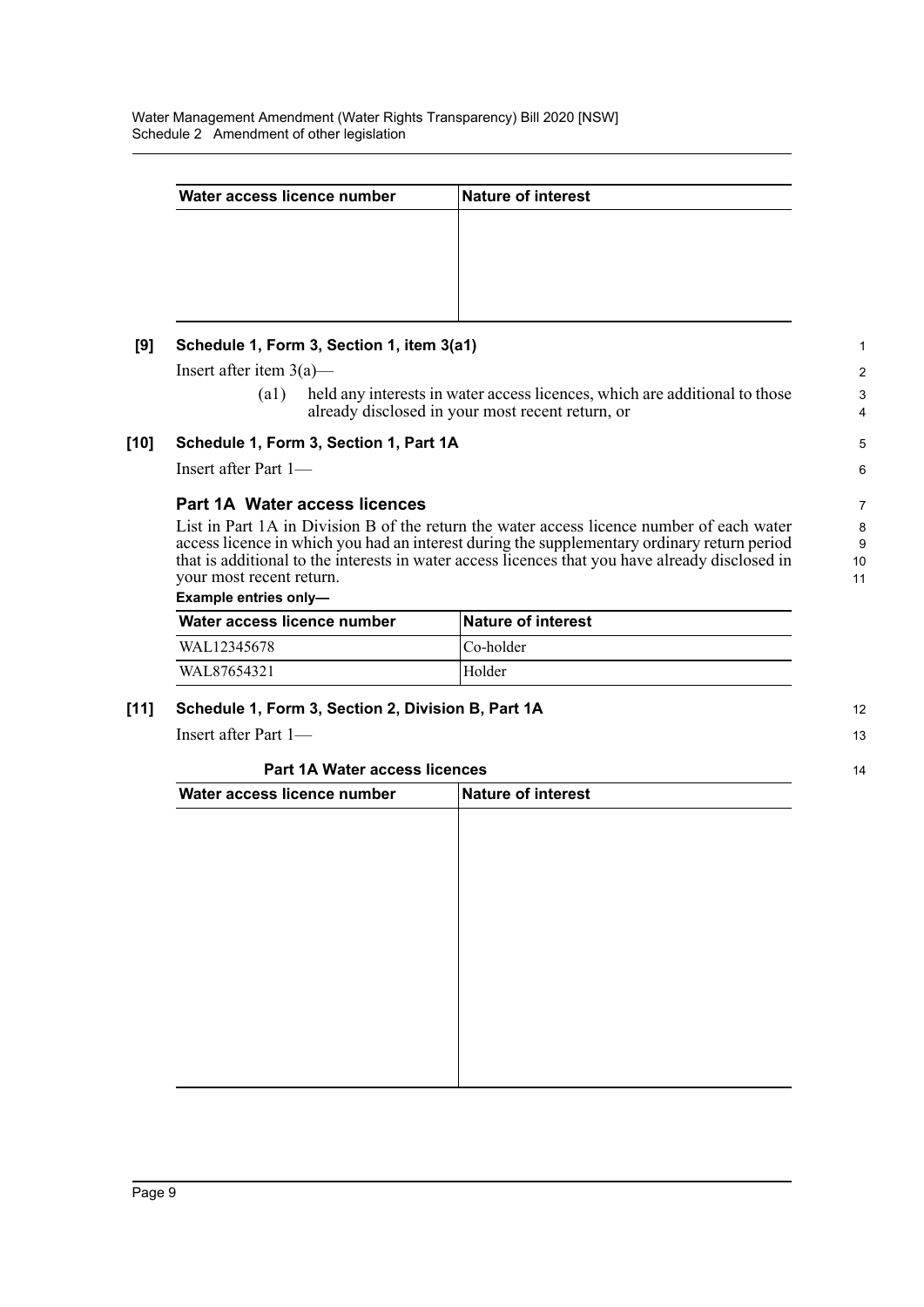| 2.2   |                                                                                                                                                                                                               |                   | <b>Water Management (General) Regulation 2018</b>                                                                                                                           | $\mathbf 1$                    |
|-------|---------------------------------------------------------------------------------------------------------------------------------------------------------------------------------------------------------------|-------------------|-----------------------------------------------------------------------------------------------------------------------------------------------------------------------------|--------------------------------|
| [1]   | <b>Clause 9 Applications generally</b>                                                                                                                                                                        |                   |                                                                                                                                                                             | $\overline{c}$                 |
|       | Insert "and contain or be accompanied by any information required by the approved form"<br>after "approved form" in clause $9(1)(a)$ .                                                                        |                   |                                                                                                                                                                             | $\mathbf{3}$<br>$\overline{4}$ |
| $[2]$ | <b>Clause 9(1)(b)</b>                                                                                                                                                                                         |                   |                                                                                                                                                                             | $\mathbf 5$                    |
|       | Insert "and verified by statutory declaration" after "each applicant".                                                                                                                                        |                   |                                                                                                                                                                             | 6                              |
| [3]   | Clause 9(1A)                                                                                                                                                                                                  |                   |                                                                                                                                                                             | $\overline{7}$                 |
|       | Insert after clause $9(1)$ —                                                                                                                                                                                  |                   |                                                                                                                                                                             | 8                              |
|       | Without limiting subclause $(1)$ , the information required by the approved form<br>(1A)<br>for an application under section $61(1)$ of the Act is to include the following in<br>relation to each applicant— |                   |                                                                                                                                                                             | 9<br>10<br>11                  |
|       |                                                                                                                                                                                                               | (a)               | the applicant's name,                                                                                                                                                       | 12                             |
|       |                                                                                                                                                                                                               | (b)               | details of any existing interests in access licences held by the applicant,                                                                                                 | 13                             |
|       |                                                                                                                                                                                                               | (c)               | if the applicant is a natural person—the applicant's address and contact<br>details,                                                                                        | 14<br>15                       |
|       |                                                                                                                                                                                                               | (d)               | if the applicant is a corporation—                                                                                                                                          | 16                             |
|       |                                                                                                                                                                                                               |                   | the corporation's registered address, and<br>(i)                                                                                                                            | 17                             |
|       |                                                                                                                                                                                                               |                   | the corporation's ACN or (if applicable) ABRN, and<br>(ii)                                                                                                                  | 18                             |
|       |                                                                                                                                                                                                               |                   | the position held by the person making the application on behalf<br>(iii)<br>of the corporation, and                                                                        | 19<br>20                       |
|       |                                                                                                                                                                                                               |                   | details of any other corporation that, within the meaning of the<br>(iv)<br>Corporations Act 2001 of the Commonwealth, is a related body<br>corporate of the applicant, and | 21<br>22<br>23                 |
|       |                                                                                                                                                                                                               |                   | the names of the directors of the corporation, and<br>(v)                                                                                                                   | 24                             |
|       |                                                                                                                                                                                                               |                   | the name of any person entitled to 20% or more of the voting<br>$(v_i)$<br>shares in the corporation,                                                                       | 25<br>26                       |
|       |                                                                                                                                                                                                               | (e)               | if the access licence is to be co-held—details of any proposed tenancy<br>arrangements,                                                                                     | 27<br>28                       |
|       |                                                                                                                                                                                                               | (f)               | details of any water source from which water is proposed to be<br>extracted,                                                                                                | 29<br>30                       |
|       |                                                                                                                                                                                                               | (g)               | if applicable—the proposed category or subcategory of the access<br>licence,                                                                                                | 31<br>32                       |
|       |                                                                                                                                                                                                               | (h)               | details of the purpose for which the access licence is sought,                                                                                                              | 33                             |
|       |                                                                                                                                                                                                               | (i)               | details of the volume of water applied for and the basis of the calculation<br>of that volume,                                                                              | 34<br>35                       |
|       |                                                                                                                                                                                                               | (j)               | details of any land where water taken under the access licence will be<br>used,                                                                                             | 36<br>37                       |
|       |                                                                                                                                                                                                               | $\left( k\right)$ | details of the water supply work approval number for any water supply<br>works that are to be nominated on the access licence.                                              | 38<br>39                       |
| [4]   | <b>Clause 11A</b>                                                                                                                                                                                             |                   |                                                                                                                                                                             | 40                             |
|       | Insert after clause 11-                                                                                                                                                                                       |                   |                                                                                                                                                                             | 41                             |
|       |                                                                                                                                                                                                               |                   |                                                                                                                                                                             |                                |